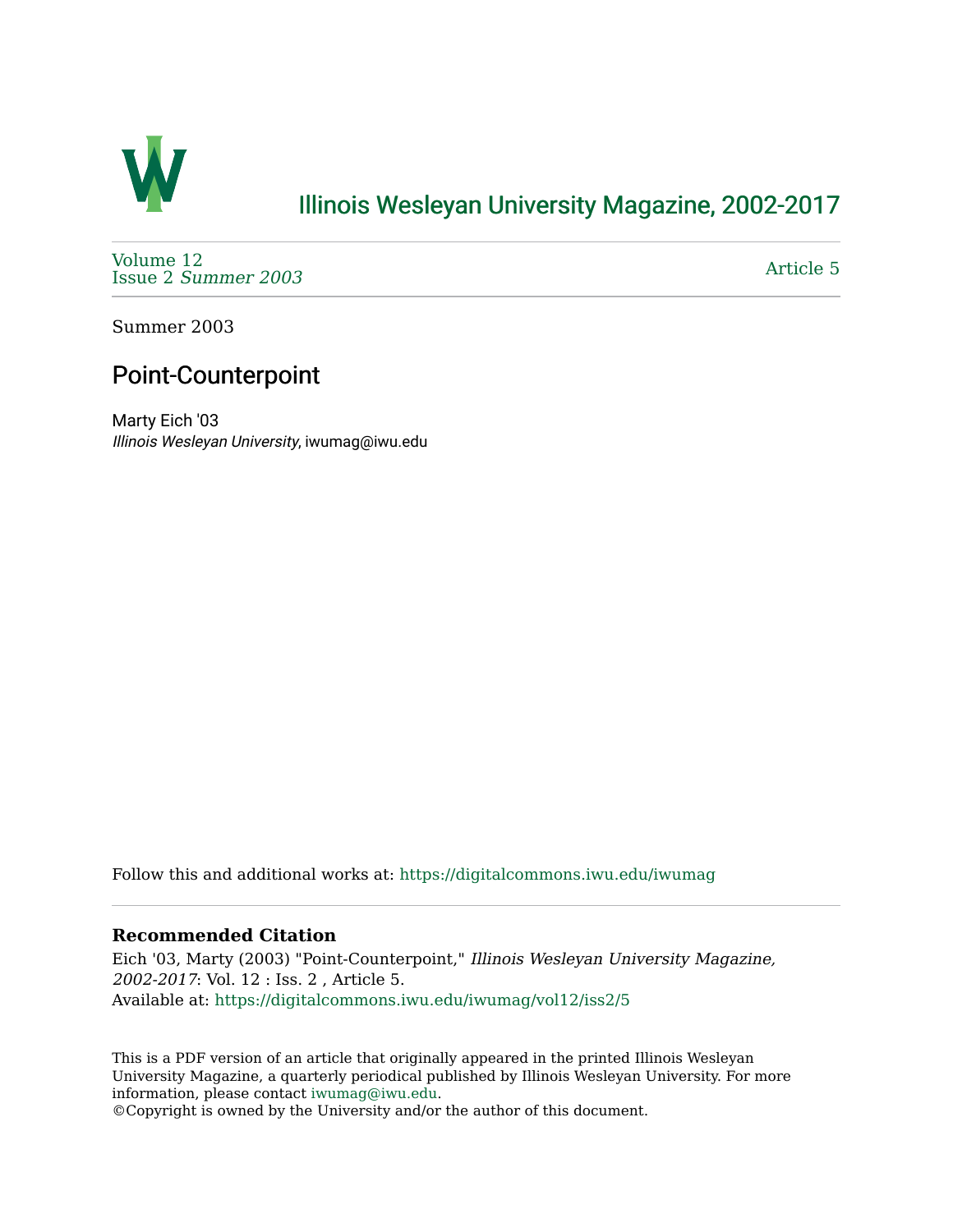### Point - Counterpoint

**Learning the art of theatrical combat, Illinois Wesleyan students let their swords do the talking.** 

#### **By Marty Eich '03 Photos by Marc Featherly**

The woman lunges forward, her rapier sweeping ahead in an arc toward its intended target. Anticipating his attacker's move, her opponent swipes the rapier away and counter lunges, barely missing the woman's hip. With a look of aggravation rather than alarm, the man strikes his attacker with an elbow, and sends her crashing to the ground.



Jean Kerr (center) instructs Phil Ocampo '04 and Brittany Morgan '05 on how to thrust and block with a rapier.

Welcome to Theatre 485: Rapier &

Dagger, a class where budding actors and actresses learn how to make a stage fight look real.

Associate Professor of Theatre Arts Jean MacFarland Kerr teaches the advanced class, which is designed specifically for theatre majors who have already taken one of Kerr's introductory stagemovement courses.

The whole point of such classes, Kerr says, is to make stage fighting — from the elegant swordplay of Shakespeare and Dumas to the ugly domestic violence of *A Streetcar Named Desire* — both believable to an audience and safe for the actors.

"No matter what play, movie, or television show you're performing in, there will be an aspect of violence in the plot," says Kerr. "Whether it be a slap, poke, punch, or even a sword fight, we are giving students a chance to have a leg up on many actors who do not receive stage-fight training before they graduate. This class makes students more marketable and confident on stage."

Theatre 485 focuses on fights with two particular weapons: the rapier, a small sword with a narrow blade used for thrusting techniques (think *The Three Musketeers*), and the dagger, which is a much shorter knife with a wider blade.

Kerr says that the theatrical combination of rapier and dagger represents the "double fence" style of swordplay that was fashionable in the mid-16th to early 17th centuries. Improved metallurgy processes made this two-handed combat possible: with lighter swords, combatants could hold a sword in one hand, leaving the other hand free to brandish a second weapon, usually the dagger.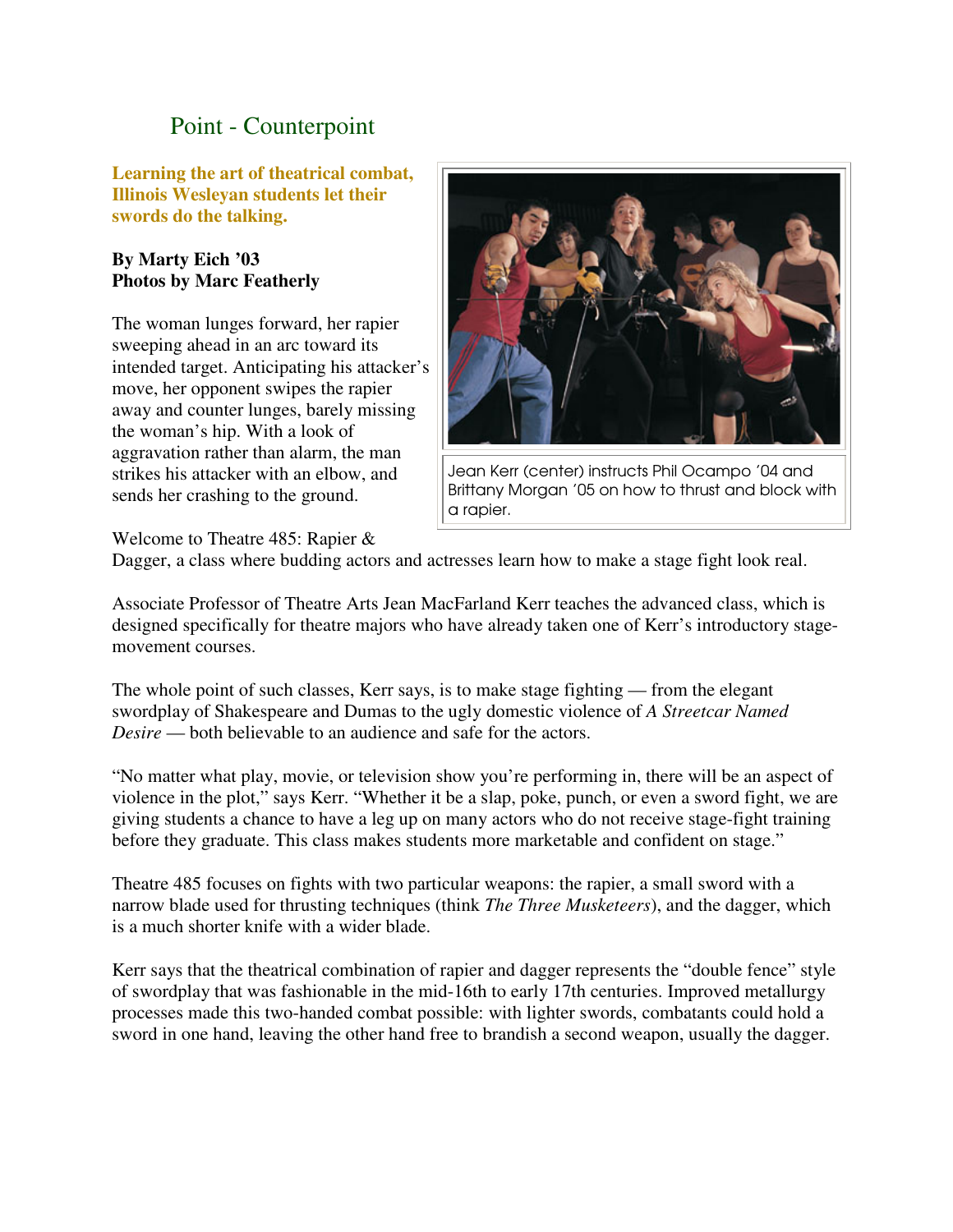Kerr, who is also coordinator of the University's dance program, loves this form of fighting because the footwork involved to be a successful swordsman is very similar to dance. Indeed, "hundreds of years ago, a society's fighting masters were also their dancing masters," she notes.



Taylor Entwistle and Sarah Jensen use The Ames Library plaza as practice space as they prepare the routine they will perform for their final exam.

Of course, students in Kerr's class aren't actually learning how to wound or kill, but they do need to look like they are capable of rendering harm in order to effuse real dramatic tension in a staged fight scene.

To safely walk this fine line between drama and reality, students undergo weeks of preparation before engaging in actual swordplay, and are constantly cautioned about maintaining eye contact and keeping a safe distance. The course syllabus even warns: "Actions that will automatically result in not passing include injury, downstage or unsafe disarms, abuse of weapons, points in your partner's face."

How real is the danger? Kerr responds that, while swords provided to the students are dull, "they could cut with a thrust." But aside from the occasional scratch or poke, sword injuries are far less common than muscle strains and joint pain caused by all the lunging and jumping involved in stage-fight choreography. "That's why a proper warm-up is so important," says Kerr. "Stretching is as integral a part in stage-fighting as it is in any other sport. If your body is not prepared to move at the right time, someone could really get hurt."

Kerr keeps a close eye on practice sessions to assure that injuries are minimal. "At times it's a little scary, especially when we accidentally get a little too close to each other," says Max Levendel, a theatre major who took Rapier & Dagger before graduating last May. "But Jean keeps us safe so that's not really a big concern."

Theatre major Sarah Jensen '05 agrees. "I have martial arts training, which is quite stressful because the threat of injury is real and movement can be uncontrolled at times. However, with stage combat, everything is rehearsed, right down to how you breathe. There's a certain comfort in knowing what's coming, and that comfort allows you to relax and have fun."

To help achieve that level of comfort, Kerr had students who took the class this spring pair up to work together throughout the semester. Each pair selected a different scene to set to a choreographed sword battle which was evaluated for their final grade. Most picked classic scenes from Shakespeare, but Kerr welcomed less conventional sources, such as stage comedies or even Hollywood movies. Whatever the choice, the scene should engage the viewer "with a heightened sense of conflict and emotional stakes," Kerr told them.